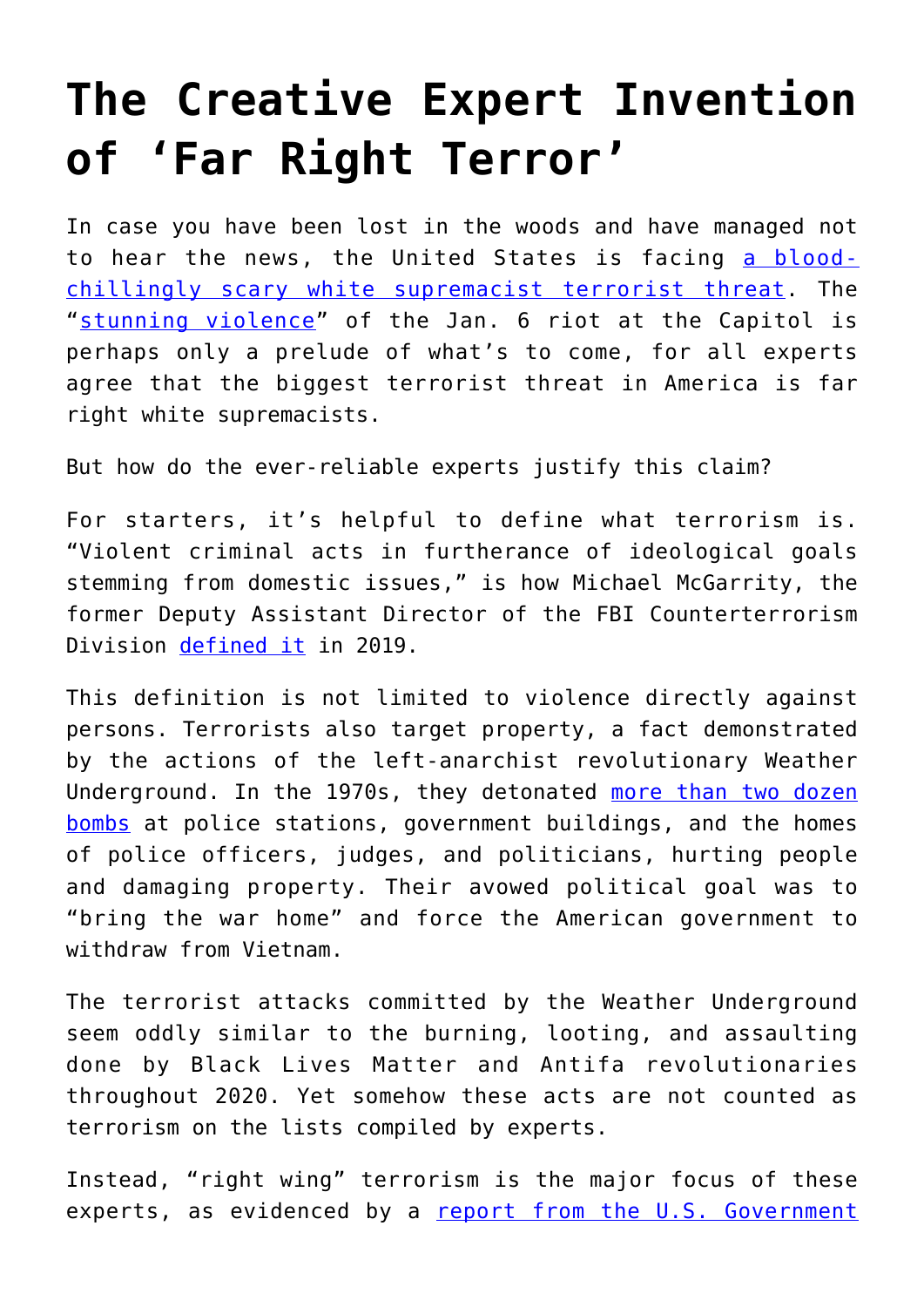[Accountability Office](https://www.gao.gov/assets/690/683984.pdf). One example, picked at random, follows:

"Two white supremacists murdered a 53-year old African American man" in Eureka, California on October 4, 2011. The [case involved](https://abcnews.go.com/US/west-coast-white-supremacist-couple-tied-fourth-murder/story?id=14706262) David Pedersen and Holly Grigsby, who killed four people starting with the murders of Pedersen's father and stepmother, the former of whom allegedly sexually molested several people in his own family. The couple later killed two more people they encountered, one of whom was the black man. Yet the police gathered little information that lends itself to the interpretation that any of the killings were fundamentally motivated by white supremacy or the desire to "further ideological goals." The much more obvious motivating factor was the combination of familial dysfunction and the glaring fact that Pedersen was a violent career criminal basically unsuited for life outside of prison.

Another example included in the report is "White supremacist teens beat a Hispanic man to death." This occurred in 2008 in Shenandoah, Pennsylvania when the involved parties got into an [alcohol-fueled argument](https://www.nytimes.com/2010/10/15/us/15scranton.html) over the kind of trivial matter that ignites physical confrontations in bars on a daily basis. The evidence of the offenders' "white supremacist" beliefs basically consist of the fact that they called the victim a racial epithet during the fight and told him to "go back to Mexico."

A number of prison murders are also included in the list of white supremacist terror incidents. [A white inmate killed his](http://gm5-daweb.newscyclecloud.com/article/20150929/NEWS/150929173) [black cellmate](http://gm5-daweb.newscyclecloud.com/article/20150929/NEWS/150929173) in Chipley, Florida in 2006 after numerous violent incidents between the two. There was no evidence of a racial or ideological angle to the killing, which seemed rather to simply be the result of two unpleasant, antisocial, and disagreeable people resolving their disagreements through violence. [Another prisoner](https://www.nytimes.com/2006/01/24/us/inmate-testifies-why-he-killed-molester-priest.html) murdered a convicted sex offender ex-priest. His motivation, according to testimony, was the expriest's bragging about his crimes. The murderer, again a white inmate, had at some point in the past indicated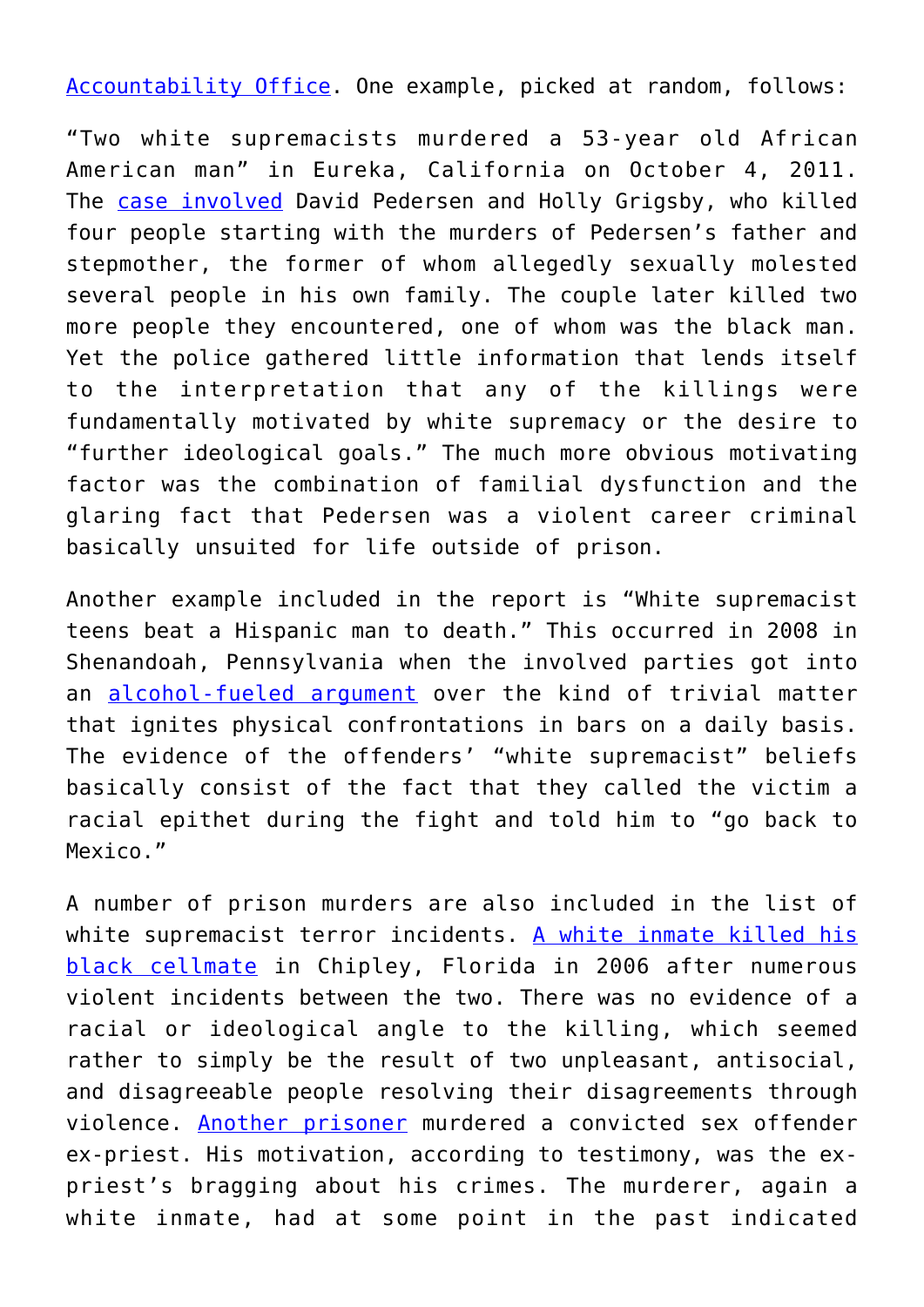involvement in a white nationalist prison gang, and this was enough to place him in the far right terrorist category.

Many of these are clearly the mundane violent acts typical of prison, without any obvious white supremacist angle to the killings other than that the white killers had affiliated with white nationalist gangs in prison. This is a common phenomenon, and black inmates have their own black nationalist gangs. Interestingly, prison killings that involve black or Hispanic offenders and white victims do not count as terrorist attacks in experts' lists.

But let's move beyond incidents and look at the role time frame plays in these acts of domestic terrorism. It is an established methodology in expert circles that when counting domestic terrorist acts in the U.S., one must always start at some point well after 2001 to ensure that Islamist violence doesn't easily top the list. It's also important, if you want to keep leftist terrorism out of the picture, not to extend the framework back to the roughly 25-year period from the early '60s to the mid-1980s. Doing so would include the [massive mountain](https://time.com/4501670/bombings-of-america-burrough/) of leftist bombings, carjackings, and murders of police during that period that frequently ended with the injuries and deaths of both public and private individuals.

Finally, a recent tactic of the terror experts is to mercilessly distort the definition of "right wing" and creatively turn fights between opposing street demonstrators into "right wing terror." Violence between Black Lives Matter and Antifa militants and rioters and any groups opposed to them—such as the Proud Boys—now frequently counts as examples of "right wing terrorism." By this logic, the Proud Boys are the authors of quite a few such attacks because of their insistence on showing up at BLM riots and physically confronting rioters or obliging those who show up to fight them at their own rallies. Fully half of the right wing terror attacks documented in a [Center for Strategic and International](https://csis-website-prod.s3.amazonaws.com/s3fs-public/publication/201021_Jones_War_Comes_Home_v2.pdf)